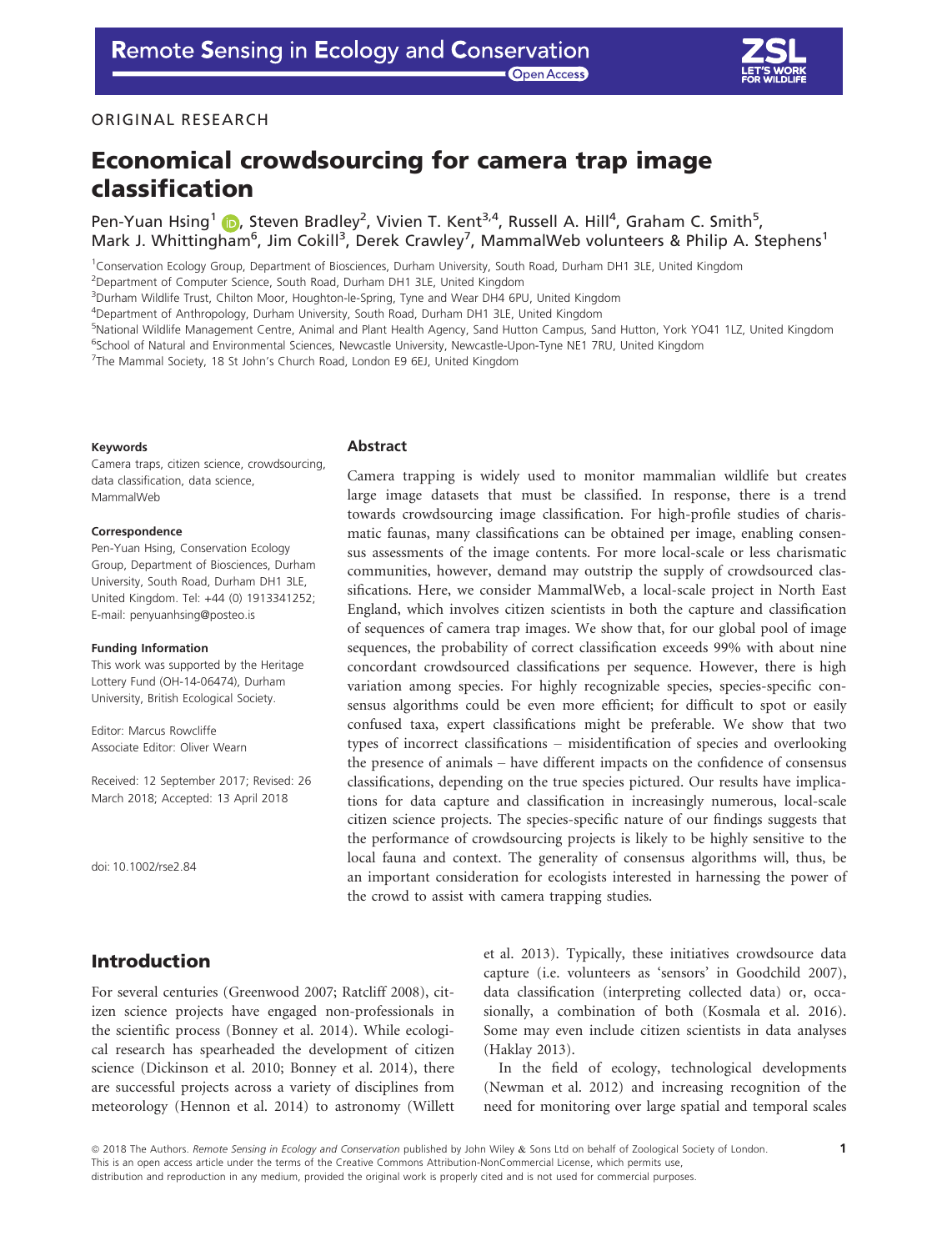(Conrad and Hilchey 2011; Stephens et al. 2015) have led to a proliferation of ecological citizen science projects (Kosmala et al. 2016). Concurrent with this is growing concern over 'volunteer' skill and the resultant quality of data (Cohn 2008; Dickinson et al. 2010, 2012; Lukyanenko et al. 2016). Data capture can be improved through iterative protocol refinement or intensive training (Kosmala et al. 2016). In one case of community-managed resource monitoring, regular follow-up training for volunteers enabled them to produce data of quality comparable to that collected by professional scientists (Danielsen et al. 2014).

For data classification, quality can be improved by aggregating inputs from multiple users, especially when processing large datasets. For example Snapshot Serengeti is an ecological research project utilizing crowdsourced classifications to identify the contents of images taken by motion sensing camera traps deployed in Serengeti National Park. Researchers attracted over 28 000 online volunteers who, within 3 days, cast one million 'votes' for what they thought was in the camera trap photos, equivalent to processing an 18-month backlog of images (Swanson et al. 2015). For each photo, a consensus classification was determined from votes cast by an average of 27 volunteers. They were then validated against almost 4000 'gold standard' images, classified by experts, to show that consensus classifications typically had an accuracy exceeding 97% (Swanson et al. 2015, 2016).

The considerable success of Snapshot Serengeti might be due, in part, to project-specific factors. These include: (1) the presence in images of highly charismatic and diverse African megafauna which are novel to largely European and American audiences; (2) the low image to volunteer ratio (approximately 1.2 million images for 28 000 volunteers, or  $\sim$ 43:1); and (3) the long-established platform [\(https://www.zooniverse.org/\)](https://www.zooniverse.org/) on which the project was hosted, with a large and dedicated international userbase.

In contrast, many citizen science projects focus on less charismatic faunas in areas of lower species diversity. Despite their lower diversity, focal communities may include species of conservation concern, as well as species that are locally common and, therefore, important contributors to ecosystem function (Geider et al. 2001; Gaston and Fuller 2008). The local relevance and lower charisma of these studies might make it harder to mobilize a large international userbase. As a result, it may be necessary to determine image contents with fewer user classifications by crowdsourcing more economically.

An example of this is MammalWeb, a project in North East England that pilots the approach of involving local citizen scientists in monitoring mammals with camera traps. Participants engage in both data capture and data classification (camera trapping and classification of images) as defined by Kosmala et al. (2016). MammalWeb has a high image to classifier ratio  $(-550:1)$ and monitors mammals that are less diverse and may be considered less charismatic (Lorimer 2007) than their African counterparts. Preliminary indications from the pilot period are that the deployment of camera traps by MammalWeb's citizen scientists can yield useful data. Examples include the identification of a raccoon (Procyon lotor), an invasive non-native species, subsequently trapped and re-homed by the United Kingdom's (UK) Department for the Environment, Food and Rural Affairs (DEFRA) and the contribution of thousands of new mammal records to the Environmental Records Information Centre (ERIC) for the North East of England.

Using data collected in the MammalWeb study, we investigated economical approaches to aggregating user input into consensus classifications. This included analysing species-level variations in the number of classifications (including different combinations of correct and incorrect classifications) needed to achieve consensus at various confidence levels, and differentiating between two types of incorrect classifications: misidentification of a species or missing the presence of an animal altogether.

Relative to applying a generic consensus algorithm to all images, we showed that images of certain species could be retired more rapidly because (1) consensus was achieved with fewer classifications or (2) referral to expert classification may be preferable. Since MammalWeb combines data collection and classification in one citizen science project, we also examined whether this increased engagement affected the accuracy of classifications.

## Materials and Methods

### Project background and citizen scientist recruitment

MammalWeb focuses on North East England, addressing a general dearth of mammal monitoring in an area (Croft et al. 2017) with a relatively limited fauna (14 wild mammal species cf. 40 in the Snapshot Serengeti data base; Swanson et al. 2015). Between March 2015 and March 2018, we recruited 79 citizen scientists across the region (centred around County Durham) to deploy camera traps for the MammalWeb project. They consisted mainly of Durham University staff and members of the Durham Wildlife Trust (a local non-governmental organization focused on environmental conservation, education and engagement). Recruiting and training citizen scientists from local community groups such as the Durham Wildlife Trust is comparable to projects such as eMammal (Forrester et al. 2017). Many participants were retirees, and most reported curiosity about local wildlife as their motivation for joining. A small number of contributors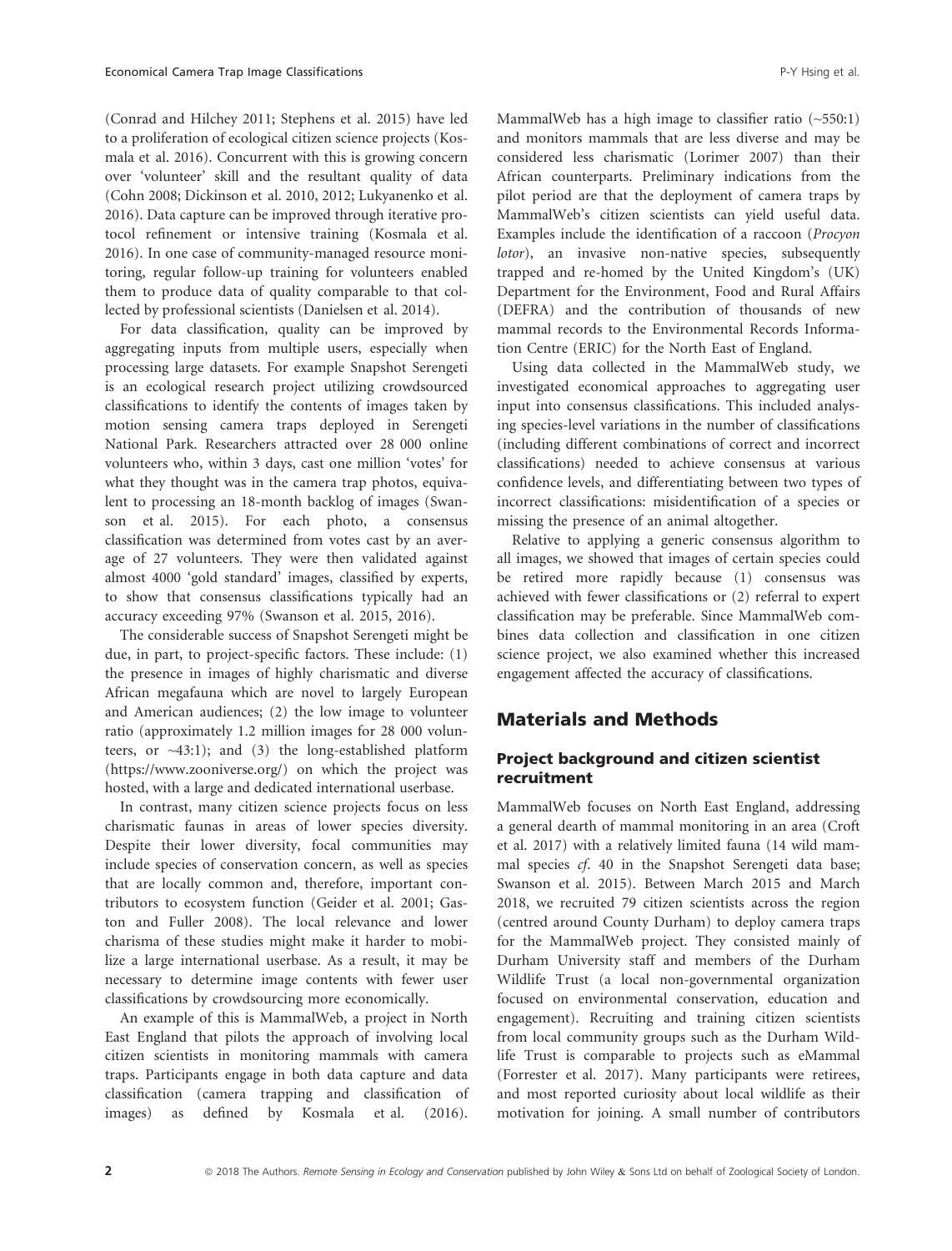were local primary and secondary school teachers using camera traps in their teaching.

### Camera trap data capture and classification

After training the citizen scientists to use a standard protocol, they were lent camera traps (primarily Browning Strikeforce, Reconyx Hyperfire and Bushnell cameras) and self-selected sites on which to deploy them. During deployment, all cameras were set to burst mode and would typically take three images in quick succession per trigger. By default, most cameras included a 30 second pause before the next trigger. Volunteers uploaded their camera trap images to the MammalWeb website [\(http://www.Mamma](http://www.MammalWeb.org/) [lWeb.org/](http://www.MammalWeb.org/)), and also submitted metadata such as the deployment time period, location, make and model of camera trap and height of camera above ground.

Anyone with an Internet connection can register on MammalWeb to classify images (i.e. to be a 'Spotter'), including those who deployed camera traps and uploaded photos (i.e. 'Trappers'). Spotters were recruited through the same channels as Trappers, plus at public events and schools. Spotter classification effort varied from tens to thousands of images. Consequently, to characterize the distribution and skewness of classification intensity by individual Spotters, we calculated the proportions of those who classified fewer than 100 images and greater than 1000 images. We also determined the relative contribution from the top 10% of Spotters in terms of classifications.

Uploaded camera trap photos taken less than 10 seconds apart were grouped into sequences, which typically (c. 84% of sequences) consisted of the three images taken in one burst (indeed, 94% of sequences are of length 2 or 3). The contextual information provided by adjacent images in a sequence should aid classifications that would otherwise be problematic (Fig. S1). Therefore, MammalWeb's classification interface is such that the 'next photo' button takes a Spotter to the next photo in the sequence rather than to another randomly selected one in the global pool of images (Fig. S2). By going backwards and forwards through a sequence, Spotters may show greater accuracy in classifying the animals depicted since there is a greater chance of at least one clear image within the sequence. Users were encouraged to proceed only after they have classified all images in a sequence. Upon clicking 'next sequence', they were shown a randomly selected sequence from the global pool (or, optionally, the user's own pool of uploaded photo sequences).

The classifications for each image in a sequence were aggregated into the classification for that sequence. For example a three-image sequence where the images are sequentially classified as 'blank', 'rabbit' and 'grey squirrel' will have 'rabbit and grey squirrel' as its classification. We treated each sequence as the base unit of animal detection, and all analyses for classification accuracy and consensus classifications were conducted at the sequence level.

#### Determining classification accuracy

We determined the accuracy of MammalWeb citizen scientists and assessed how the nature of a classification – correct and incorrect – may influence the calculation of a consensus. This was done by comparison with a 'gold standard' set of classifications created by us, consisting of 10 483 sequences (35 417 images).

We calculated the probabilities of a user classification being correct for each species. For incorrect classifications, we examined, for each species, the proportions of classifications that were for another species or for the absence of any animal. With this information we also constructed a confusion matrix breaking down cases of mistaken identifications by species, and calculating false-negative (missing the presence of a species) and false-positive (stating a species is present when it is not) rates.

We also compared classification accuracies of citizen scientists who deployed camera traps and uploaded images ('Trappers') and those who did not. Within the Trapper group, we also investigated whether they were more accurate when classifying their own images versus those uploaded by others. Both comparisons used generalized linear mixed effects models, with a binary response (correct or incorrect), spotter type (spotter or trapper, or uploader or other trapper) as a fixed effect, and spotter identity as a random effect.

#### Evaluating consensus classifications

For consensus classifications, we determined the following for each sequence,  $j$ :  $T_j$  ('total classifications'), the total number of unique classifications for the sequence;  $P_{s,i}$ ('present'), the number of unique classifications indicating species s is present in one or more photos within the sequence;  $O_{s,j}$  ('other'), the number of unique classifications indicating that species not including s are present in the sequence;  $B_i$  ('blank'), the number of unique classifications indicating that the sequence is devoid of animals. The total number of classifications for a sequence is thus:  $T_j = P_{s,j} + O_{s,j} + B_j$ . These numbers allowed us to determine the number of classifications indicating a species' presence in a sequence  $(P_{s,i})$  and the number indicating its absence ('absence':  $A_{s,j} = O_{s,j} + B_j$ ). We then used this information for four separate analyses.

First, using all sequences in our gold standard set that were identified as containing species s, we asked what proportion of classifiers ('Spotters') agreed with this designation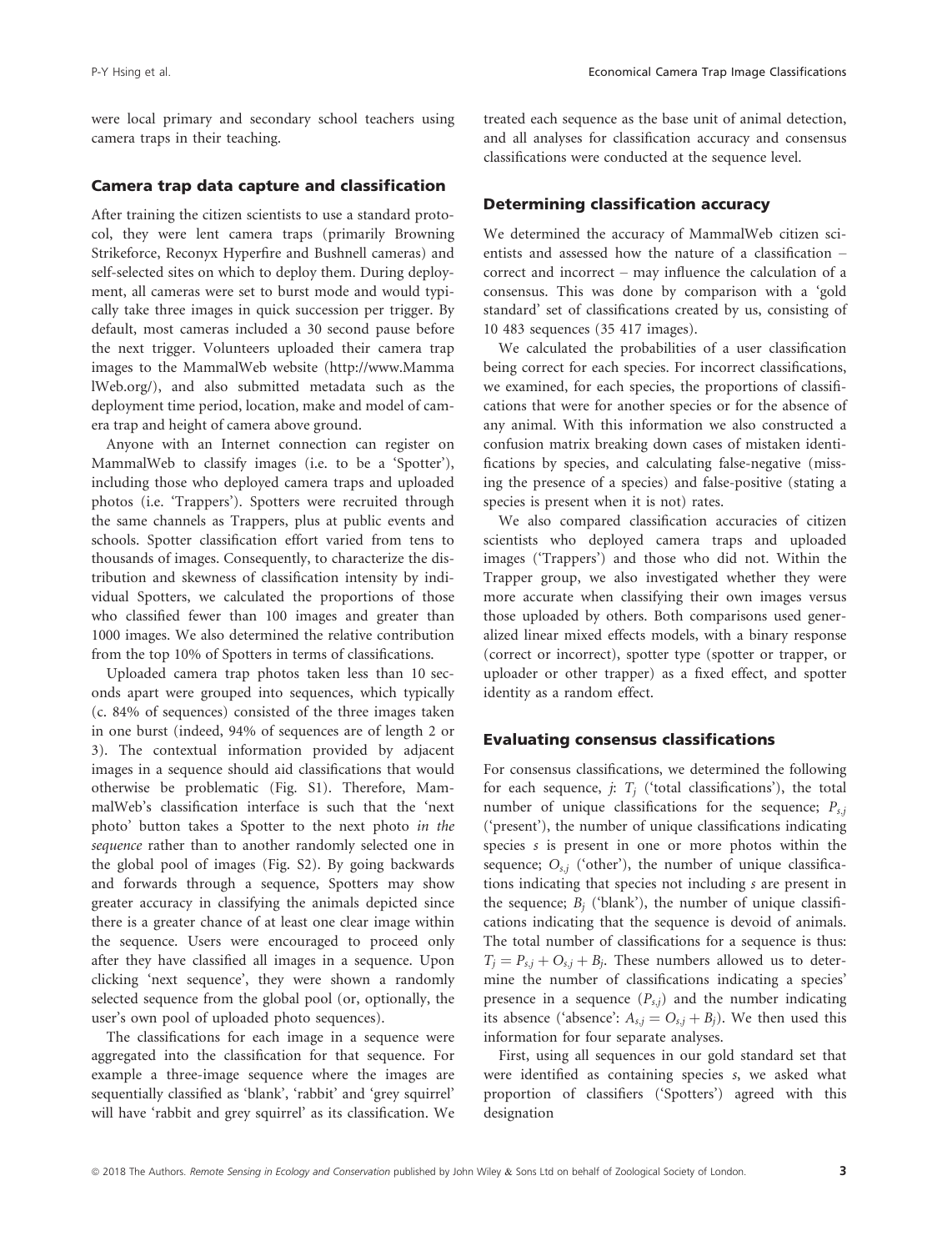$$
(\sum_j P_{s,j}/\sum_j T_j)
$$

This parameter, which we designate as  $Pr(s)$  (the probability that species s is correctly identified in a sequence), serves as a crude indicator of which species are typically most (or least) readily identified within our focal fauna. For each gold standard species s, we also examined classifiers' incorrect classifications to determine the relative proportions of those that were misclassifications (given by  $O<sub>s,i</sub>$ ) versus failed detections (given by  $B<sub>i</sub>$ ). This comparison serves to indicate how the potential for classifiers to overlook or misclassify varies among species.

Second, we used binary logistic regression to assess how the presence of a species in an image sequence is related to the number of classifications indicating its presence and absence. We conducted this analysis both for the full dataset (across all species) and then separately for different species. Specifically, we determined whether the number of classifications indicating presence  $(P_{s,i})$  and absence  $(A_{s,j} = O_{s,j} + B_j)$  of a given species (or no species at all) in a sequence was related to its true presence in, or absence from, the sequence. This model can be represented as  $V_{s,j} \sim P_{s,j} + A_{s,j}$ , where  $V_{s,j}$  is a binomial indica-<br>tor that species s is truly present in  $(V_{s,j} = 1)$  or absent tor that species s is truly present in  $(V_{s,i} = 1)$  or absent from  $(V_{s,i} = 0)$  sequence j (and the error has a binomial distribution). Where multiple species have been identified to occur in sequence  $j$ , there may of course be multiple species in the image. This would not be a problem, as both users and gold standard classifiers can classify multiple species in any image (and so, for two species a and b that occur in sequence j,  $0 \le P_{a,j} + P_{b,j} \le 2T_j$ ). Far more commonly, however, where multiple species have been identified to occur in sequence  $j$ , one or more of those species has been designated in error. Here, using the entire dataset would include non-independent data points (because, where species  $a$  and  $b$  are both identified as being in sequence  $j$ , even though only one of them is actually in the sequence, model  $V_{aj} \sim P_{aj} + A_{aj}$  is neces-<br>sarily the converse of model  $V_{aj} \sim P_{aj} + A_{aj}$ . To avoid sarily the converse of model  $V_{b,j} \sim P_{b,j} + A_{b,j}$ ). To avoid<br>this issue we created 1000 random bootstrap samples of this issue, we created 1000 random bootstrap samples of the dataset, stratified by sequence, in which all sequences were represented only once. We analysed each bootstrap sample as described above, and report mean and standard deviations of their Akaike information criteria (AICs, Akaike 1974). Analyses of the (bootstrapped) full dataset suggested strong support (based on AIC scores; see Results) for an influence of the pictured species s on the relationship between confidence in classifications and  $P_s$ and  $A_s$ . To determine the effect of this variation among species, we analysed data on the more commonly occurring species using only the subset of sequences for which at least one user has indicated the presence of the focal species.

Third, we investigated whether, for a given species s in sequence *i*, the impact on confidence of classifications for other species ('false positives',  $O_{s,i}$ ) differs from that of blanks ('false negatives',  $B_i$ ). This analysis recognizes the fact that species differ in both their detectability and their recognizability; thus, classifications representing confusion over a species' identity might reduce confidence in the species' presence to a different extent to classifications suggesting that no animal species occurred in the sequence. This analysis used binary logistic regression, as described above; this time, the focus was on comparing the performance of the model  $V_{s,j} \sim P_{s,j} + O_{s,j} + B_j$  with<br>that of the simpler model  $V_{s,j} \sim P_{s,j} + A_j$ . that of the simpler model  $V_{sj} \sim P_{sj} + A_{sj}$ .<br>Fourth, we determined the rate at while

Fourth, we determined the rate at which we can retire sequences of species from the pool of sequences to be classified, given a target confidence threshold. This was based on two sources of information. Specifically, we used  $Pr(s)$  from our first analysis as an estimate of the probability that any new classification would be for the pictured species. We also used fitted models of the form  $V_{s,j} \sim P_{s,j} + A_{s,j}$  to estimate the number of classifications<br>needed (P) to achieve a given level of confidence C. For a needed  $(R)$  to achieve a given level of confidence  $C$ . For a given number of classifications indicating absence of a species in a sequence  $(A_{s,j} = \{0, 1, 2, 3\})$ , it is possible to identify the number of classifications for the species' presence  $(P_{s,i})$  which would be required to give the desired confidence that the species is present:

$$
R_{C,s,j} \sim P_{s,j} + A_{s,j}
$$

The probability that this combination of classifications will be obtained is then:

$$
Pr(A_{s,j}, P_{s,j}|Pr(s)) = {A_{s,j} + P_{s,j} \choose P_{s,j}} Pr(s)^{P_{s,j}} (1 - Pr(s))^{A_{s,j}}
$$

The average number of classifications needed before a sequence containing a given species can be retired from the pool for classification is then given by the average sum of  $A_{s,j}$  +  $P_{s,j}$  for  $A_{s,j} = \{0, 1, 2, 3\}$ , weighted by the probability with which each is obtained, plus the probability that none of these criteria are satisfied, multiplied by the number of classifications we would accept before removing the sequence from the classification pool. We can then compare the implications of different approaches and target confidence thresholds for the speed at which sequences can be considered classified.

All data processing, analyses and modelling was conducted in R 3.5.1 (R Core Team, 2017) with the packages dplyr (Wickham et al. 2017), ggplot2 (Wickham 2016), lubridate (Grolemund and Wickham 2011), lme4 (Bates et al. 2015) and EnvStats (Millard 2013).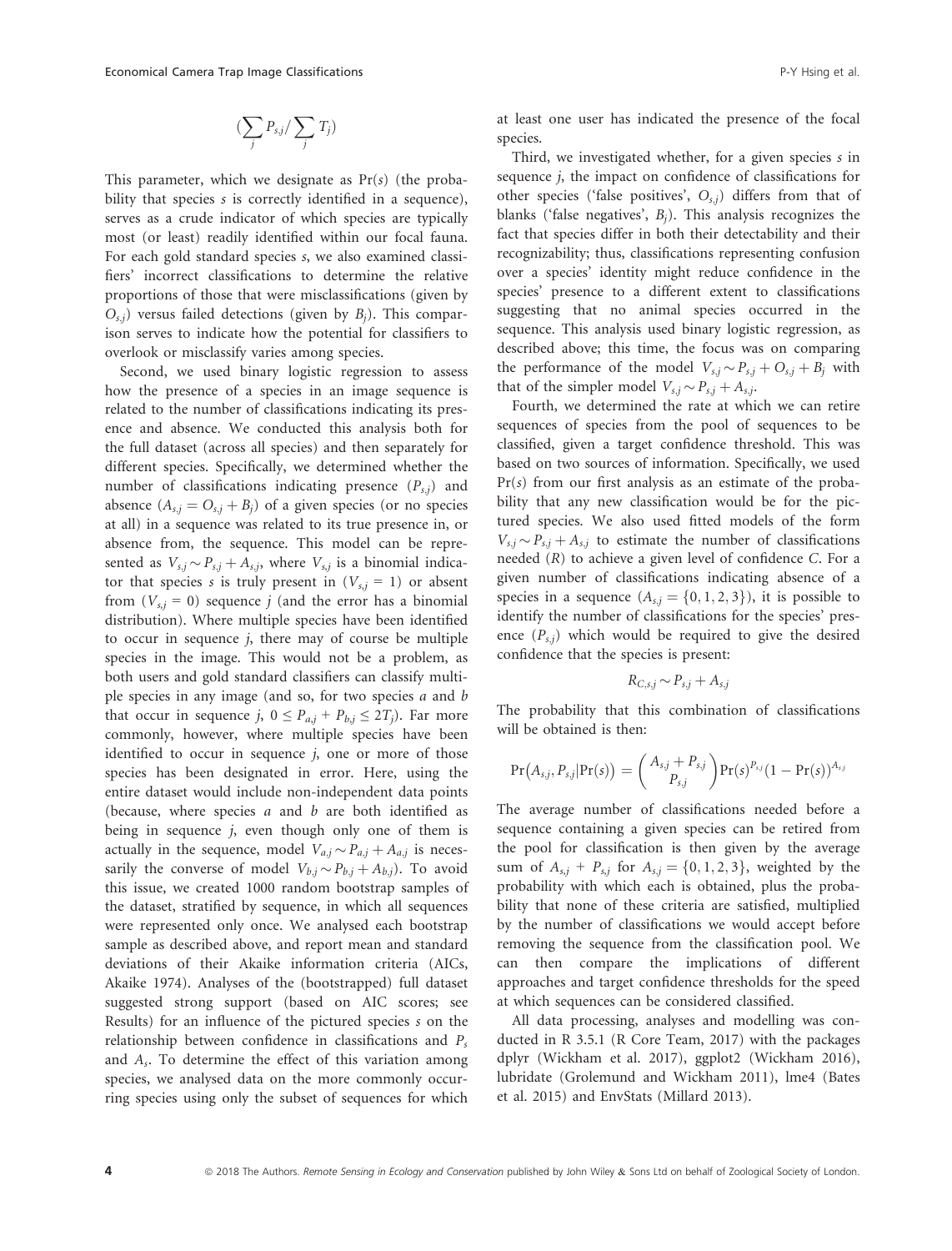### Results

As of 7 March 2018, MammalWeb citizen scientists had cumulatively deployed camera traps at 261 unique sites in North East England for 15238 camera trap days. This yielded 173315 images uploaded to our website. Since project inception, 265 Spotters (including those who deployed camera traps, i.e. Trappers) had contributed, via the MammalWeb website, 249425 classifications of the content of 115944 images (40709 sequences). For the images with at least one classification, the median number of classifications was 2 (IQR: 1–3, maximum: 33). The majority of classifications were submitted by a small number of Spotters (Fig. S3). More than half (58.9%) of MammalWeb users ( $n = 156$ ) classified less than 100 photos, whereas 11.3% of the users  $(n = 30)$  each classified more than 1000 photos (Fig. S3). The top 10% of Spotters ( $n = 27$ , 15 of whom were Trappers) contributed 84.9% of all classifications.

At the sequence level, 21 species have been classified in our dataset. For most of the species in sequences with a gold standard, >90% of user-provided classifications were correct (Fig. 1A). Badgers (Meles meles) were recognized by more than 95% of classifiers and only four species were correctly classified by <80% of users. Species vary markedly in whether incorrect classifications are due to missing the presence of an animal  $(B_i)$  or mistaking it for another species  $(O_{s,i})$  (Fig. 1B). For instance, most of the erroneous classifications of sequences containing brown hares (Lepus europaeus) were due to mistaken identification (59 out of 66 incorrect classifications; Fig. 1). In contrast, 96% of misclassifications of small rodents (a shared designation in MammalWeb for species of <500 g in body mass, principally rats, Rattus norvegicus; mice Apodemus sylvaticus and Mus musculus; and voles, Microtus agrestis) were due to them being missed altogether (473 out of 494 incorrect classifications where small rodents were present according to the gold standard; Table 1).

Among Spotters, those who also deployed camera traps and uploaded photos ('Trappers') were slightly more accurate in their classifications (Fig. 2A). In addition, Trappers were more accurate when classifying images they had obtained than those uploaded by other Trappers (Fig. 2B).

Analyses of the data across species showed that both the number of classifications indicating presence and the number indicating absence of a species provide important information about the probability with which that species is actually in a sequence (Fig. 3). On the global level, when a single classification has been submitted indicating a species' presence, it is about 95% likely that the species in question does appear in the sequence. Predictably, more classifications for the species being present increase



Figure 1. (A) Proportional accuracy of submitted classifications across the whole pool of sequences with gold standard classifications. Sample sizes (n) represent the number of classifications provided for sequences in which the gold standard indicates that the named species is present. Vertical lines show (from left to right) 80, 90 and 95% accuracy across all classifications of these sequences. (B) Proportions of incorrect classifications (classifications indicating absence of the true species in a sequence) that were for another species (green) or the absence of any animal (blue). Vertical line is 50%. Sample sizes (n) are the number of incorrect classifications.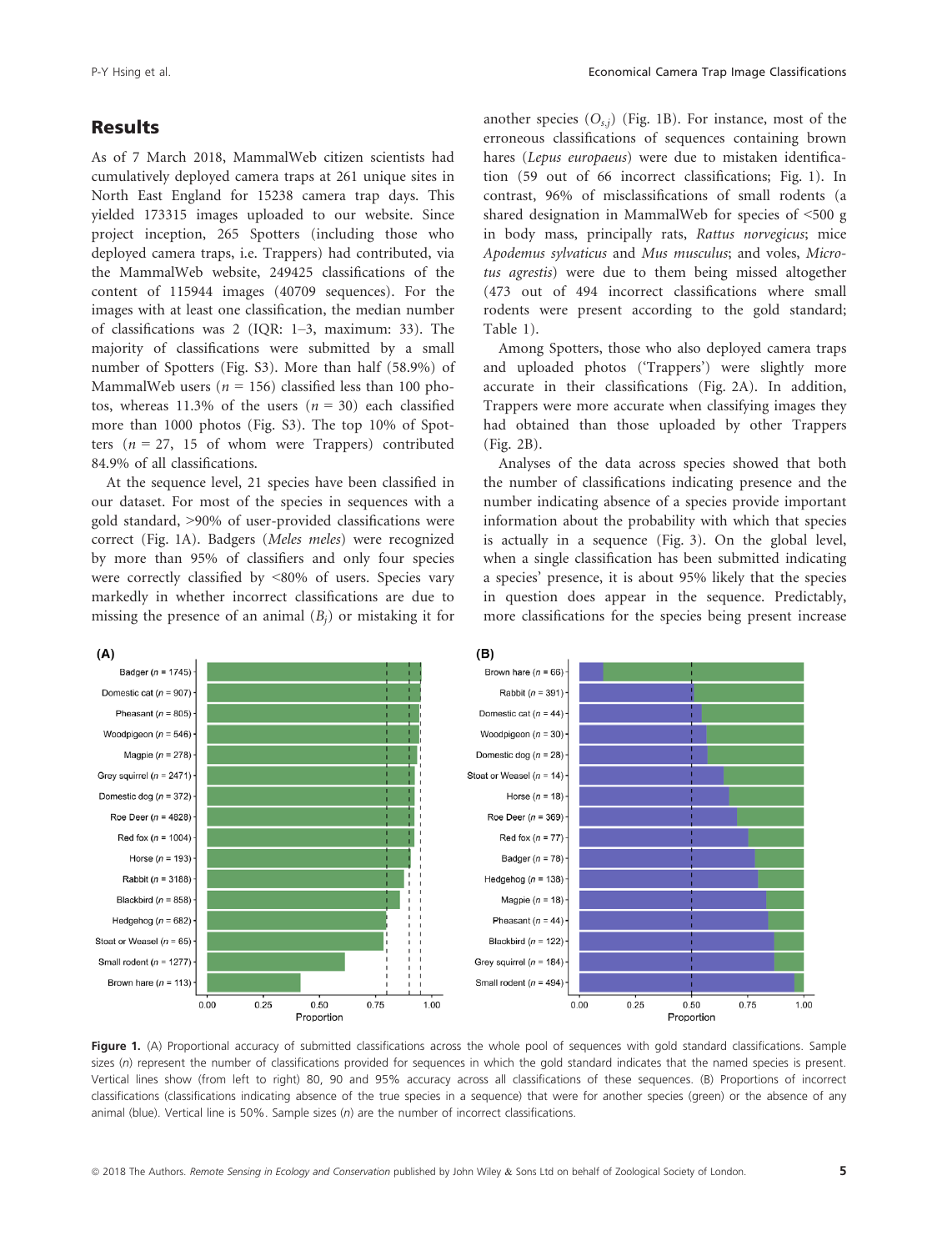|  |  |  |  |  |  |  | Table 1. Confusion matrix for accuracies of commonly classified species. |  |  |
|--|--|--|--|--|--|--|--------------------------------------------------------------------------|--|--|
|--|--|--|--|--|--|--|--------------------------------------------------------------------------|--|--|

| Gold standard        | Badger<br>(1745) | Blackbird<br>(858) | Domestic<br>cat (907) | Grey<br>squirrel<br>(2471) | Hedgehog<br>(682) | Pheasant<br>(805) | Rabbit<br>(3188) | Red<br>fox<br>(1004) | Roe<br>Deer<br>(4784) | Small<br>rodent<br>(1277) | Nothing<br>(6353) | False<br>positive<br>rate |
|----------------------|------------------|--------------------|-----------------------|----------------------------|-------------------|-------------------|------------------|----------------------|-----------------------|---------------------------|-------------------|---------------------------|
| User classifications |                  |                    |                       |                            |                   |                   |                  |                      |                       |                           |                   |                           |
| Badger (1680)        | .955             |                    |                       |                            | .003              |                   | .001             | .001                 | .001                  |                           | .000              | .008                      |
| Blackbird (773)      |                  | .858               | .001                  | .000                       |                   | .001              | .001             |                      | .000                  | .001                      | .003              | .048                      |
| Domestic cat (886)   | .001             |                    | .951                  |                            |                   |                   | .001             | .007                 |                       |                           | .001              | .026                      |
| Grey squirrel (2379) | .001             | .005               | .001                  | .926                       | .003              | .004              | .012             |                      |                       | .002                      | .004              | .039                      |
| Hedgehog (578)       | .001             |                    | .006                  | .001                       | .798              |                   | .002             |                      |                       | .008                      | .001              | .059                      |
| Pheasant (773)       |                  |                    |                       |                            |                   | .945              | .002             |                      |                       |                           | .001              | .016                      |
| Rabbit (2905)        | .002             | .003               |                       | .003                       | .019              | .002              | .877             | .003                 | .002                  | .001                      | .002              | .037                      |
| Red fox (968)        | .002             | .001               | .008                  | .000                       |                   |                   | .001             | .923                 | .003                  | .002                      | .001              | .042                      |
| Roe Deer (4513)      | .002             | .002               |                       | .000                       |                   |                   | .003             | .004                 | .932                  |                           | .003              | .012                      |
| Small rodent (836)   |                  |                    | .001                  | .001                       | .016              |                   | .003             | .001                 |                       | .613                      | .004              | .063                      |
| Nothing (7770)       | .035             | .124               | .026                  | .065                       | .161              | .046              | .063             | .058                 | .054                  | .370                      | .975              | .203                      |
| False negative rate  | .045             | .142               | .049                  | .074                       | .202              | .055              | .123             | .077                 | .068                  | .387                      | .025              |                           |

Shaded cells are true positive rates representing the probability of a user classification being correct given an image of a certain species. False negative rates are the inverse (including stating there is nothing when an animal is present), and false positive rates are how often a species is identified when it is not there. Numbers of classifications are in parentheses. E.g. For badgers, there are 1680 user classifications indicating their presence of which 0.8% are incorrect (false positives). There are 1,745 classifications where badgers are truly present, of which 95.5% were correct identified (true positives), and 4.5% where they were not identified (false negatives).



Figure 2. Of the citizen scientists who classified at least 10 sequences, (A) those who deployed camera traps (30 'Trappers', 13446 classifications) were marginally more accurate at image classification than those who did not (102 'Spotters', 12100 classifications) but this effect was not supported ( $\Delta AIC = -1.49$ , model weight = 0.32, relative to a model that did not account for the Spotter type). (B) There was strong support for the finding that 26 Trappers who classified images they uploaded ('Uploaders', 2578 classifications) were more accurate than Trappers who classified images uploaded by other Trappers ('Other Trappers', 10136 classifications) ( $\Delta AIC = 66.28$ , model weight = 1.00, relative to a model that did not account for the Spotter type). In both panels, each data point represents a different individual; point size reflects relative numbers of classifications. Boxes and whiskers summarize predicted accuracy levels across individuals (line across each box indicates the median and the box boundaries indicate the interquartile range, IQR; whiskers identify extreme data points that are not more than 1.5 times the IQR on both sides; dots are more extreme outliers).

the likelihood that it is there, whereas more classifications for its absence have the opposite effect (Fig. 3).

The above analysis is based on a model of the form  $V_{s,j} \sim P_{s,j} + A_{s,j}$ . However, models that included, also, the pictured species  $(s^*)$  as a fixed factor, outperformed the pictured species  $(s^*)$  as a fixed factor, outperformed the simpler model ( $\triangle AIC = 196.74$ ,  $SD = 19.99$ ). Consequently, we also analysed the relationship between image contents and numbers of classifications for individual species. Twelve species (including 'nothing', or blank (B), that is where no image in the sequence contained an animal) appeared in more than 200 gold standard sequences and so were analysed at the species level. For the different species,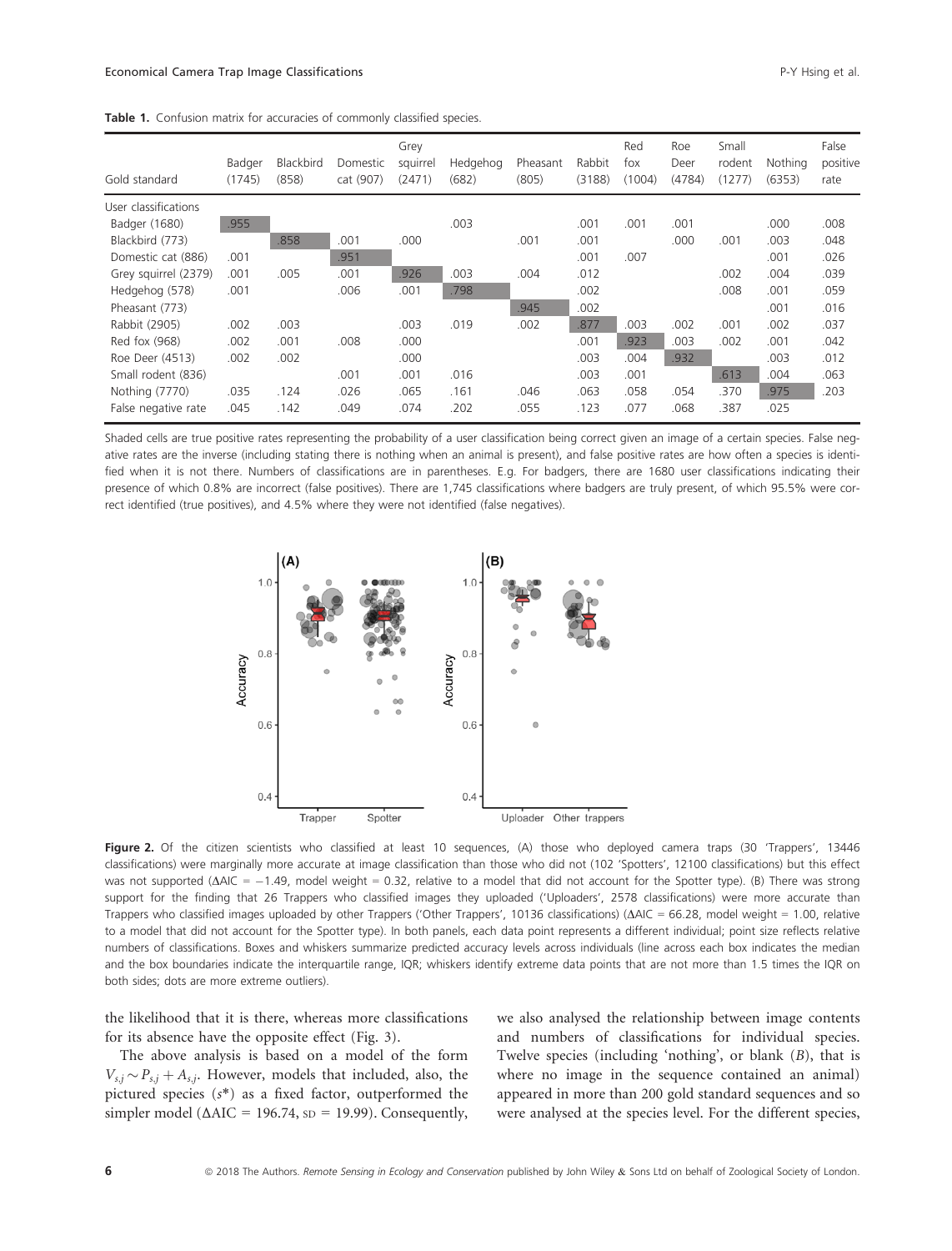

Figure 3. Global-level relationship between the number of classifications for the presence  $(P)$  and absence  $(A)$  of a given species in a sequence and the probability that it is indeed in the sequence. Solid lines show the mean relationship (over 1000 bootstrapped samples) between the probability (predicted by the fitted model) that a species is present in the sequence and the number of classifications for that species (P), for 0 (orange line), 1 (blue line), 2 (green line) and 3 (red line) classifications indicating the species is absent (A). Polygons around the lines show  $\pm$  mean se across the bootstrapped samples. Dashed horizontal lines show probabilities of 0.975 and 0.99. Corresponding dashed vertical lines show the number of classifications for the species required to give a confidence of 97.5%.

there was marked variation in the meaning of different combinations of classifications indicating presence and absence (Fig. 4). In particular, some designations (e.g. small rodents) require larger numbers of classifications for their presence to confer confidence in their appearance in the sequence (e.g.  $P = 3$  for 97.5% confidence), but classifications for their absence (A) make relatively little difference (Fig. 4). Other species, such as badgers, need few classifications for their presence to instil confidence that they are truly present but small numbers of differing classifications substantially undermine that confidence (Fig. 4). Notably, increases in the number of classifications indicating that the sequence contains 'nothing' do not materially increase the likelihood of consensus being correct (Fig. 4). Even with 5 classifications indicating that the sequence contains 'nothing', the level of confidence does not rise above 97.5%. Any dissenting classifications, indicating that there is 'something' in the sequence, have a very high impact on confidence that the sequence is indeed devoid of animals.

Models for individual species differed when separating classifications for absence (A) into those for other species (O) and those for no animals (B) (Fig. S4). For eight species, doing so produced a better-supported model (Table S1). Coefficient values suggest the relative reduction in confidence resulting from classifications for no animals (B) and those for other species (O) (Fig. S5). Classifications for other species (O) have a particularly strong effect on confidence for badgers, red foxes, and domestic cats (Fig. 5 and Fig. S5).

Globally (without regard to specific species), 42.9% of sequences can be retired with 97.5% confidence after four classifications and a further 21.4% of sequences could be retired after seven (Table S2). At the 99% confidence level, 34.7% of sequences can be retired after five classifications (Table S2). The implication of these analyses is that, on average, 7.2 classifications would be needed per sequence to retire them with 97.5% confidence, while an average of 9.1 classifications are required for 99% confidence. If algorithms for sequence retirement are sensitive to the species most likely to be pictured, 88.1% or more of sequences containing highly recognizable species, such as badgers, could be retired after just two classifications (with 97.5% confidence) (Table S3). However, less recognizable species would need many more classifications to instil confidence (Table S3). For example, only about 85% of sequences classified as small rodents can be retired at 97.5% confidence even after six classifications (Table S3).

### **Discussion**

There is a trend for citizen science projects to crowdsource data classification. The question of how proliferating projects can obtain confident classifications from a finite group of contributors suggests that more economic ways of utilizing user input would be beneficial. Data from the MammalWeb project suggest that individual classifiers are typically highly accurate and that a reliable consensus could be reached with approximately nine classifications per sequence. Moreover, we show that greater economy could be obtained by treating different species separately, and by discriminating between classifications that conflict over the identity of the pictured species, and classifications suggesting no species is present. Here, we discuss our results and their implications for crowdsourced image classification, increasing the classification rate and large-scale mammal monitoring.

### Implications for crowdsourced image classification

The majority of MammalWeb's camera trap image classifications originated from relatively few contributors (Fig. S3), a pattern common among scientific crowdsourcing efforts (Sauermann and Franzoni 2015). That the top 10% of MammalWeb classifiers ('Spotters')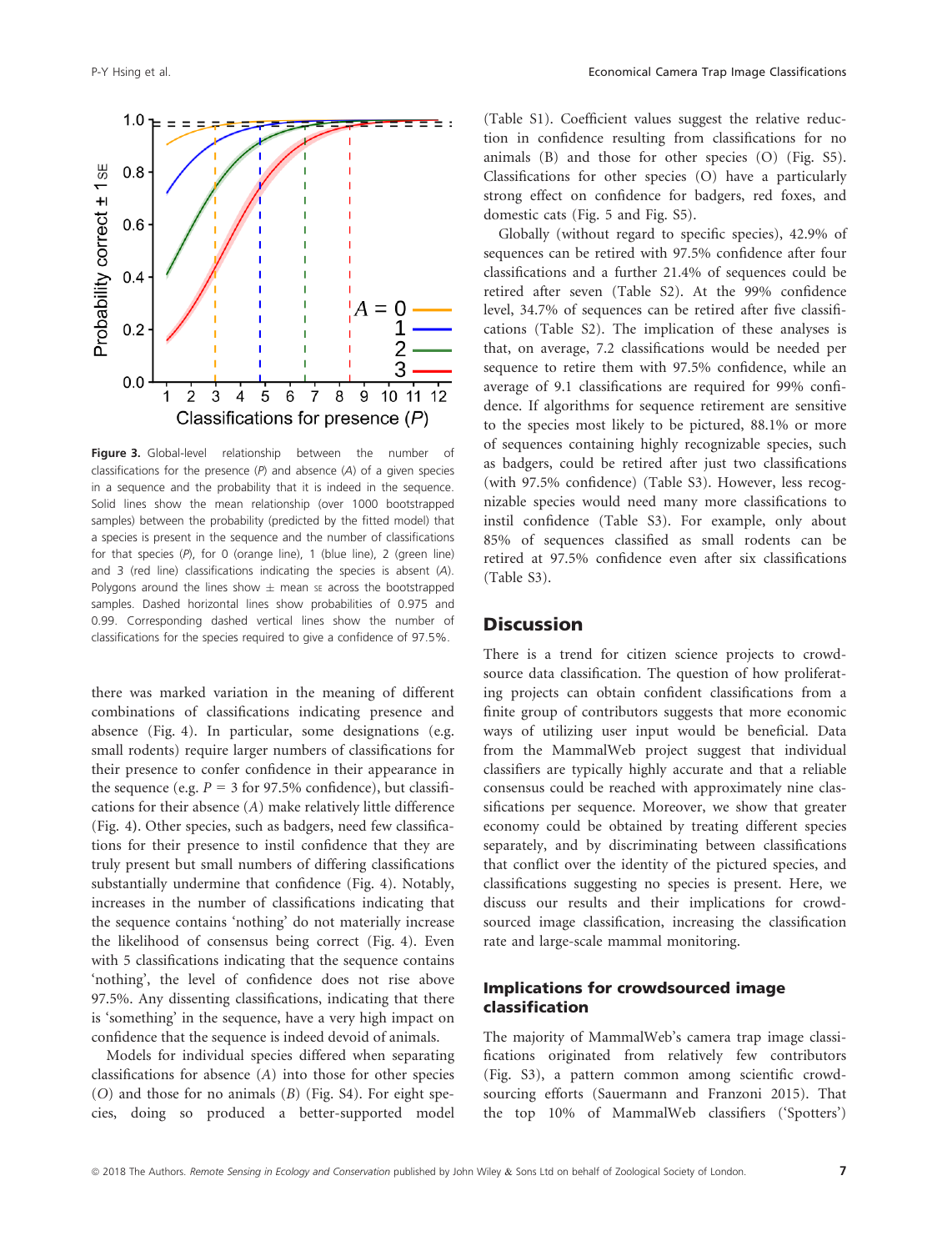

Figure 4. Species-level relationship between the number of classifications indicating the presence  $(P)$  and absence  $(A)$  of a given species, and the probability that it appears in a sequence. Solid lines show the mean relationship between the probability (predicted by the fitted model) that a species is present in the sequence and the number of classifications for that species, for 0 (orange line), 1 (blue line), 2 (green line) and 3 (red line) classifications indicating the species is absent. Polygons around the lines show  $\pm$  mean sE. Dashed horizontal lines show probabilities of 0.975 and 0.99. Corresponding dashed vertical lines show the number of classifications for the species that are required to give a confidence of 97.5%.

contributed 84.9% of all classifications is comparable to the average of 79% from a survey of seven projects on the Zooniverse citizen science platform (Sauermann and Franzoni 2015).

Notably, Spotters who also helped to deploy camera traps ('Trappers') were slightly more accurate in their classifications (Fig. 2A). This might be assumed to occur because citizen scientists involved in both the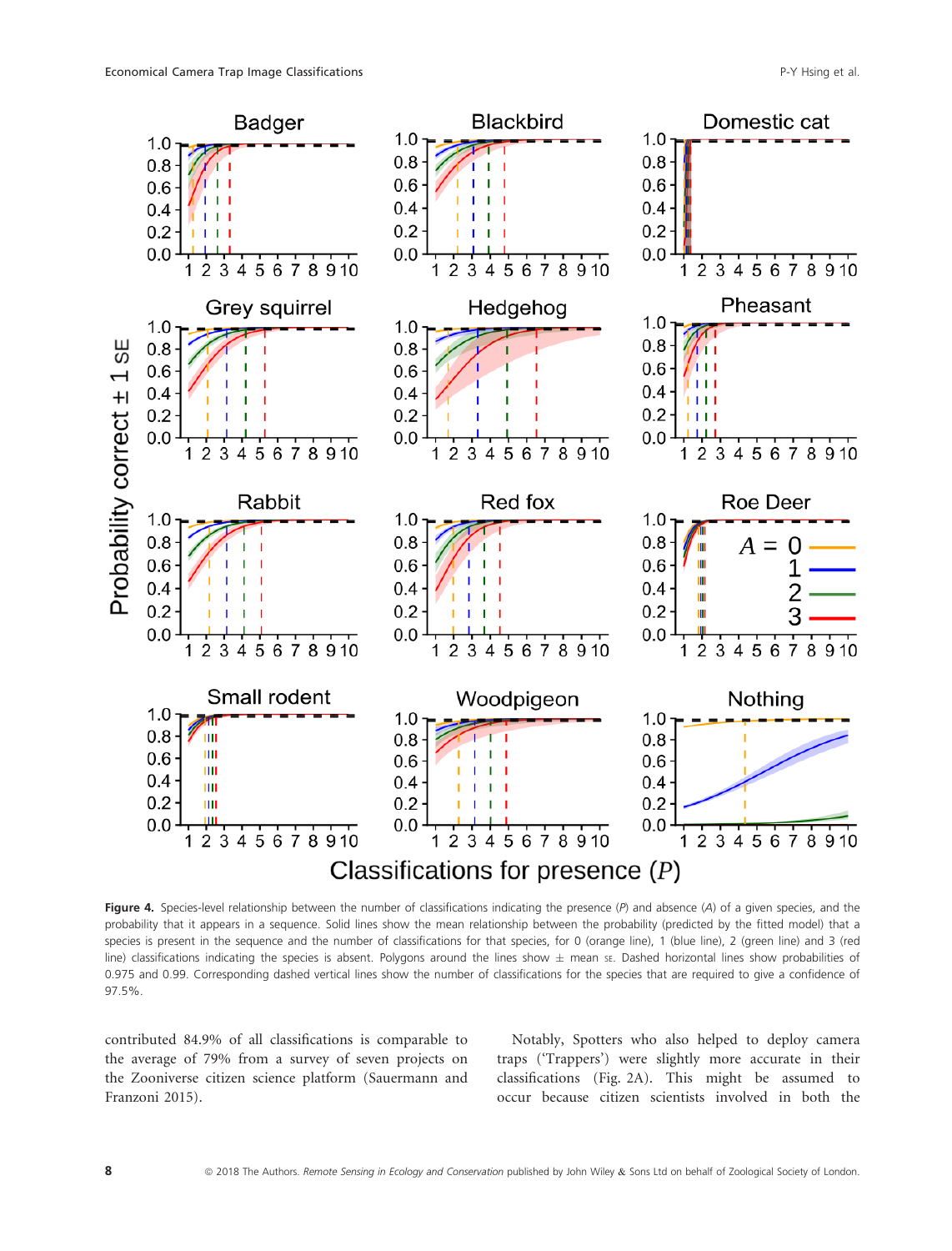

Figure 5. Implications of distinguishing between different types of classifications indicating that a species is absent (A). For some typically highly detectable species, such as the badger, classifications suggesting that no animal is present in the seguence ('false negatives', B) are more damaging to confidence than are classifications suggesting that the pictured species is some other species ('false positives', O). For visually distinctive species, such as the grey squirrel, the converse is true. For species that are seldom overlooked or misclassified, classifications indicating their absence count equally, regardless of whether they are for other species or no animals at all.

data capture and classification stages of the project are engaged to a higher level (Haklay 2013) than those involved only in classification. Alternatively, it could reflect the fact that many Trappers are nature enthusiasts since they were recruited from a local nature-based organization (similar to Forrester et al. 2017). However, the data show that this difference arises principally because Trappers were more accurate in classifying

images captured by themselves (Fig. 2B). This is possibly due to direct access to those images on their own computers, where they can be scrutinized to a greater extent than on our website. It is also possible that these Trappers are simply more familiar with the fauna at sites where they deployed camera traps, although the vertebrate biota across North East England shows limited spatial variation.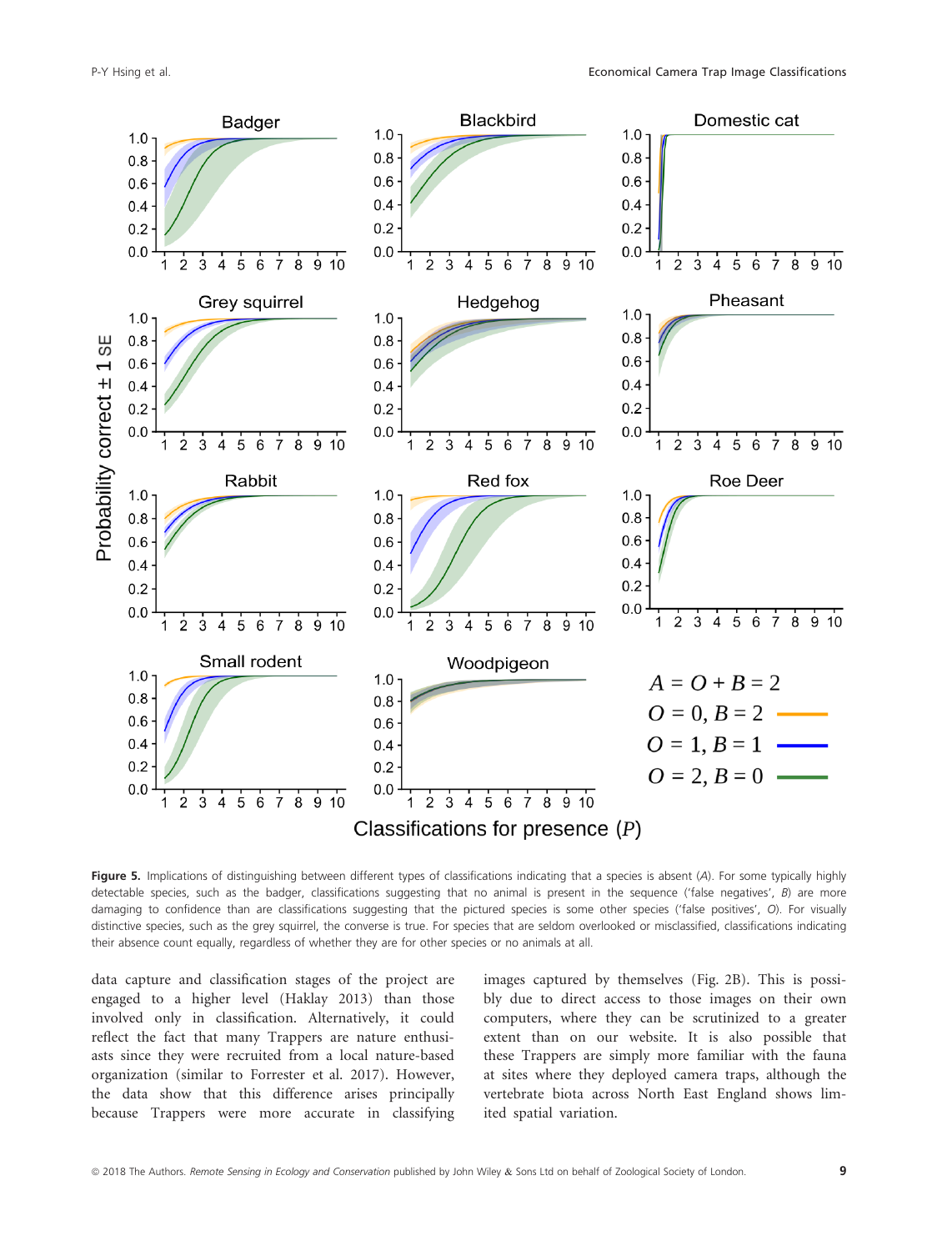We showed that the accuracy of volunteer-contributed classifications is generally high (Fig. 1). With only one classification indicating the presence of a species, the likelihood is about 95% that the species is indeed present (Fig. 3). For a given sequence where the species present is known, true-positive rates are generally high, which also suggests high accuracy (Table 1). In spite of this accuracy, to confer higher confidence in consensus classifications, multiple classifications are required per sequence. Specifically, without an algorithm that distinguishes between species, sequences in our dataset can be retired from the classification pool after an average of 7.2 classifications (for an accuracy of  $\geq$ 97.5%) or 9.1 classifications (for ≥99% accuracy) (Table S2). Given that there is some evidence that different types of classifications against the presence of a species may carry different weight (and, in particular, that classifications for the absence of any species of interest are generally less damaging to confidence than classifications for a different species; Fig. 5), more elaborate approaches accounting for the nature of dissent might substantially improve these figures.

For some species, the number of classifications can be substantially reduced (e.g. 97.5% confidence with just two classifications indicating the presence of a badger, Fig. 4); for other species, however, larger numbers would be required and an early transfer to expert classification might be preferable (Table S3). Species-level differences were also evident when differentiating the impacts from misidentification (i.e. the false-positive identification of a species) or mistakenly stating that no animal was present (i.e. false negative) (Fig. 5, Fig. S5 and Table 1). A good example of the complications around false positives is given by brown hares. We found that brown hares are relatively poorly recognized in our dataset. In fact, they are commonly confused with rabbits (Oryctolagus cuniculus), the more frequently occurring lagomorph in the region. Although our analyses suggest that the majority of sequences containing rabbits could be removed after only three or four classifications (depending on the desired confidence level), this overlooks the possibility that brown hares might be of more interest, would need many more classifications to compel confidence, and could be overlooked if apparent rabbit sequences are retired rapidly. More data would be required to assess this problem, especially in relation to the specific probability with which hares are classified as rabbits (and the resultant probability that a sequence could achieve consensus on a rabbit being pictured, even if a hare is the actual subject).

With these analyses, we illustrated the importance of considering (1) the entire combination of classifications for the presence and absence of a species when calculating consensus classifications, and (2) the potential usefulness of a species-specific approach to doing so rather than applying a single algorithm to the entire dataset. An additional benefit is that even though an animal may be more or less evident in different images, achieving consensus for a sequence would let us retire all of its constituent images without needing consensus on each one.

One finding that might be very general to crowdsourced classifications is that far more classifications are required to classify with confidence a sequence having no subjects of interest, than to classify with confidence a sequence that does contain animals. Indeed, five or more uncontested classifications suggesting that a sequence is devoid of animals is needed to impart 97.5% confidence in that designation (Fig. 4). That contrasts with the other species considered in Fig. 4, which require between two and three uncontested classifications to give high confidence that they are actually present. As we noted above, more efficient algorithms for crowdsourcing reliable classifications should probably discriminate between the weight attributed to disagreements over whether a species is present and disagreements over the identity of a pictured species.

#### Increasing the classification rate

Our analyses suggest that a higher ratio of classifiers to images will be necessary before MammalWeb can be expanded and expected to contribute to timely and informative ecological analyses. In particular, our analyses suggest that, without distinguishing species, at least four or an average of 7.2 classifications will be required per sequence for 97.5% confidence in consensus. In the first 120 weeks of the project, we accumulated new sequences at a rate of approximately 370 per week, and new sequence classifications at a rate of approximately 1324 per week; this yields a ratio of approximately 3.6 classifications per sequence. This suggests that one option to ensure that classifications keep pace with accumulating image data is to increase our classifier pool by a factor of approximately 2.5, relative to the number of camera trappers. At present, we have approximately 3.5 classifiers to every trapper, so this would need to increase to approximately 9:1. Such an increase should inform any efforts to extend the reach of the MammalWeb project and can be built on existing work that seeks to understand citizen scientist motivations and to promote their continued involvement (Eveleigh et al. 2014; Everett and Geoghegan 2016; Jennett et al. 2016; Wald et al. 2016).

One alternative to increasing the relative size of the classifier pool is to encourage higher classification effort from existing users. Species-specific algorithms for sequence retirement could be problematic in this regard. For example some of the more recognizable species in our dataset are also some of the more charismatic. If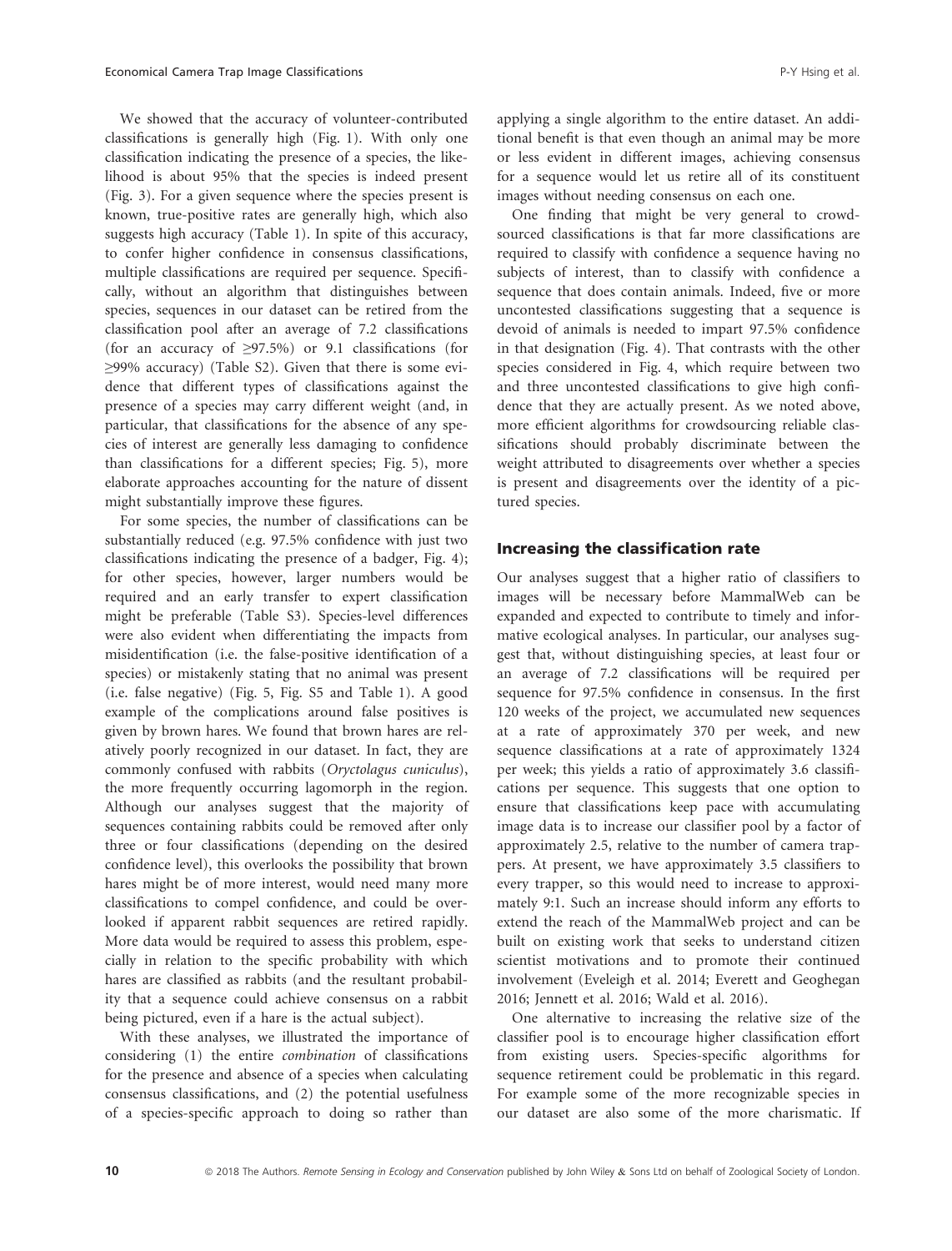these sequences are removed more rapidly than others, the dataset could rapidly become biased towards less charismatic species, more indistinct photos and images devoid of animals. Preliminary evidence from Snapshot Serengeti suggests that moderate numbers of images devoid of wildlife can actually increase classifier-engagement, by ensuring the relative rarity and novelty of wildlife images (Bower et al. 2015). In contrast, MammalWeb participants routinely cite animal-free images (about 41% of all sequences, based on gold standard classifications) as a deterrent to classification. It would be useful to investigate the source of this difference in the reported impacts of blank images on motivation. This may be related to the charisma of the animals being monitored, whether a project involves citizen scientists in both data capture and classification, user interface design or inaccuracies in selfreporting.

The importance of sequences devoid of animals is clear (Fig. 4). Given the high proportion (31.4% according to the gold standard) of blank sequences in our dataset (and many other camera trap datasets), it is clear that the relatively low confidence with which blank sequences can be classified will have a major impact on the overall speed at which sequences can be retired without a species-specific classification algorithm. Options for reducing the proportion of blanks in the dataset include asking Trappers – who are more accurate at classifying their own images (Fig. 2) – to pre-screen their data and remove blanks before upload, or using an automated algorithm to do so (see further below).

One further possibility for overcoming limitations to classification effort is to use the dataset to identify classifiers who have very high accuracy, giving a higher weighting to their votes, or preferentially tasking them with classifying more difficult images. User skill level was accounted for in one of the Bayesian consensus models by Siddharthan et al. (2016), requiring 3.2 classifications per image to achieve 91% confidence. Some crowdsourcing platforms (e.g. van der Wal et al. 2016) include automated checking and training functionality with computer-generated structured feedback for volunteers, which could help to increase individual accuracy and reduce required numbers of classifications.

### Implications for large-scale mammal monitoring

In contrast to some other taxa, mammals have not been routinely monitored at a community level in the UK (Battersby and Greenwood 2004; Croft et al. 2017). Over the past two decades, mammals have been recorded by many of the volunteers who conduct the British Trust for Ornithology's (BTO) Breeding Bird Survey (BBS) (Harris et al. 2016). However, given the nocturnal habits and generally low detectability of many mammals, the relatively short period during which the daytime-only BBS is carried out means that many species will be missed where they occur, and site-specific changes could be highly subject to stochasticity. Camera trapping would deliver a substantially richer picture of mammal occurrence in space and time and, ultimately, an approach like MammalWeb could be used to monitor mammals at a national level. In spite of this, MammalWeb was deliberately implemented at a local level to determine the feasibility of the approach. Our analyses suggest that the approach taken by MammalWeb should be feasible with modest efforts to increase the engagement or accuracy of existing classifiers, or the ratio of classifiers to images. The system could, consequently, be extended – but, at least given the current approach, it would be important to increase recruitment of classifiers to a greater extent than recruitment of camera trappers.

More generally, mammal monitoring using camera traps continues to grow globally (Rowcliffe and Carbone 2008), and there are increasing calls for more systematic and widespread approaches to the challenge (Steenweg et al. 2017). Crowdsourcing image classification is one solution to this challenge, and MammalWeb is one of several platforms that engages citizens for wildlife image classification. Others include Instant Wild [\(http://www.edgeofexistence.](http://www.edgeofexistence.org/instantwild/) [org/instantwild/,](http://www.edgeofexistence.org/instantwild/) reviewed in Verma et al. 2016), Zooniverse (Simpson et al. 2014), eMammal (McShea et al. 2015), iSpot (Silvertown et al. 2015) and BeeWatch (van der Wal et al. 2016). While our findings regarding accuracy for specific species might not generalize to other platforms, the approach to crowdsourcing classifications should.

There are several reasons why our approach might compare favourably to previous algorithms, especially on a species-by-species basis. As previously discussed, our classifiers are largely local to North East England and so are likely to be highly familiar with the small number of species commonly occurring on camera traps in the area. This can be seen in the high accuracy of their classifications (Fig. 1), especially from those who do the camera trapping (Fig. 2). Moreover, classifiers on MammalWeb are shown entire sequences of images, potentially benefiting from contextual information across the sequence. Whether this provides a measurable benefit and, if so, to what extent, would be straightforward to determine with a platform that can easily be adjusted to show photos either individually or in sequence. Overall, our requirement for as few as four classifications per sequence for 97.5% confidence (if an animal is present) shows greater achievable efficiency than consensus algorithms employed where efficiency is not a strong requirement (Swanson et al. 2016).

Researchers frequently point to image classification as a major barrier to making best use of their camera trapping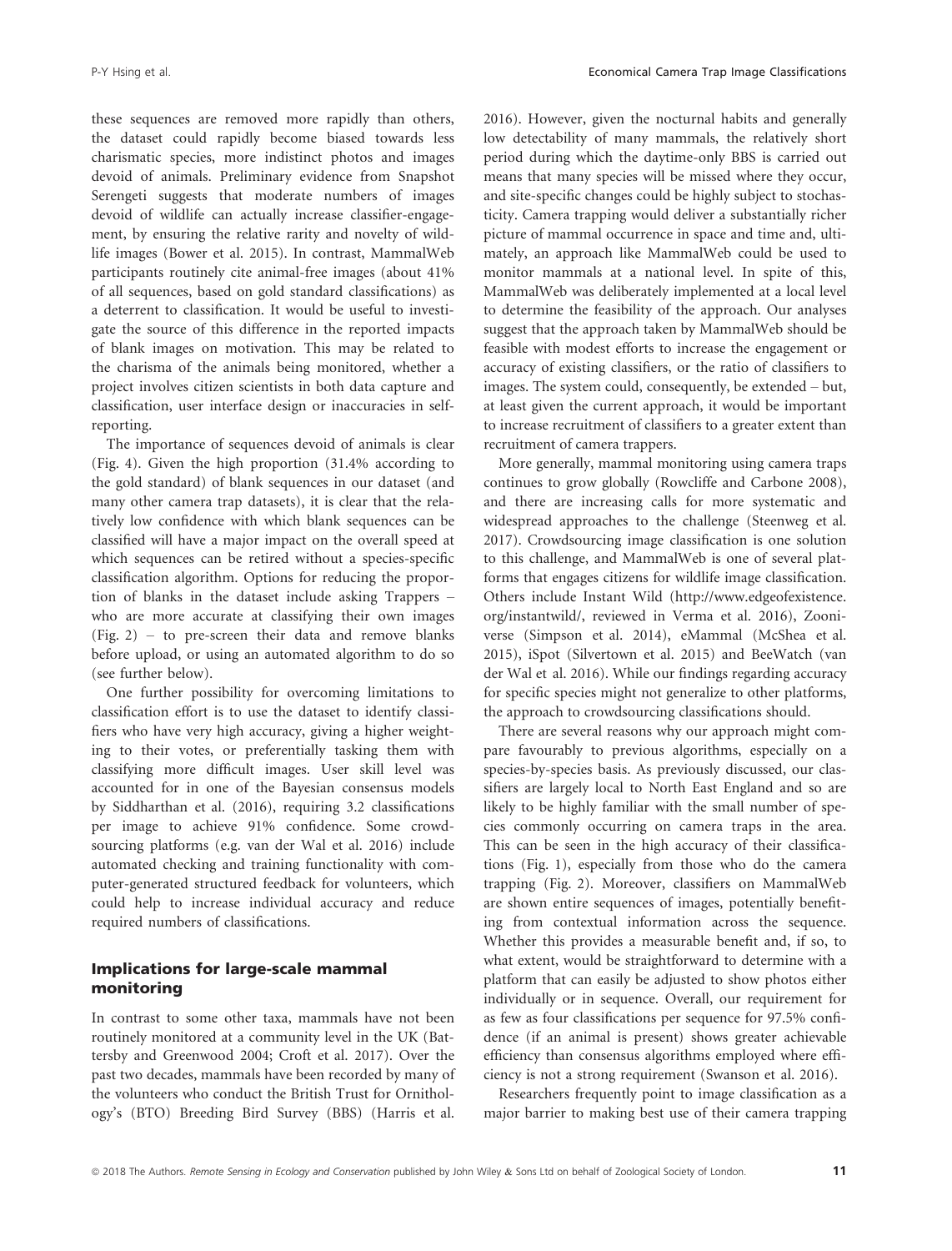data. As camera trapping increases in scope, the demand for citizen scientists to assist with image classification is also likely to increase. Whether supply can keep pace with demand is unclear but it is likely that more and larger projects will compete for a finite pool of classifiers, with projects focused on less charismatic or conservation-relevant faunas struggling to meet demand. More refined approaches to training volunteers and making use of their data (e.g. van der Wal et al. 2016) should help. In addition, automated techniques to assist with image recognition may become necessary to alleviate the classification challenge. This need will be even more pronounced as those running camera trapping studies embrace more complex forms of analysis, such as those requiring animal speed and distance detection (Rowcliffe et al. 2016; Howe et al. 2017). Automated solutions are starting to emerge but, so far, have been proprietary (Kays pers. comm.), require manual image pre-processing (Yu et al. 2013), or yield very high falsepositive rates (Price Tack et al. 2016). Whilst there is likely to be low transferability of species-detection algorithms among studies, experience at MammalWeb provides a strong motivation for change detection algorithms (Radke et al. 2005) simply to highlight (and remove) photos unlikely to contain wildlife; as discussed above, this process could substantially reduce the average number of classifications required to retire sequences. Knowing the presence and identity of wildlife within sequences could provide a dataset useful for training machine learning algorithms that are under development (Thom 2017; Norouzzadeh et al. 2018).

In summary, we believe MammalWeb has demonstrated the viability of a local citizen science camera trapping project that can sustainably monitor wildlife. Importantly, we have shown the benefits of considering species level differences when calculating consensus classifications including the relative impacts from false-positive and false-negative classifications. Our findings regarding the importance to retirement rates of reducing the proportion of 'blank' sequences in the dataset are highly likely to generalize across projects. Other differences from past citizen science projects, including involving citizen scientists in data capture and classification, the methods we used for crowdsourcing data classifications, and our insights into the use of sequence-level classifications to improve retirement rates of photos, are also of value to future monitoring initiatives.

# Acknowledgments

We gratefully acknowledge C. Branston, M. Dawson, L. Gardner and C. Neal for their assistance with the MammalWeb project. We also thank two anonymous reviewers for their valuable criticisms during the preparation of this paper. This work is supported by the United Kingdom Heritage Lottery Fund, the British Ecological Society, and a Durham University Doctoral Scholarship for P.-Y. Hsing.

## Data Accessibility

The data (crowdsourced classifications and gold standard photos) used in this article are shared under the Creative Commons Attribution-ShareAlike 4.0 license in this repository (DOI: 10.17605/OSF.IO/ZNM6K): [https://osf.io/](https://osf.io/znm6k/) [znm6k/](https://osf.io/znm6k/)

The code used for analysing consensus classifications and producing the relevant figures and tables is shared under the GNU GPLv3+ license in this git repository: [https://gitlab.com/penyuan/consensus\\_classifications\\_Ma](https://gitlab.com/penyuan/consensus_classifications_MammalWeb/) [mmalWeb/](https://gitlab.com/penyuan/consensus_classifications_MammalWeb/)

#### References

- Akaike, H. 1974. A new look at the statistical model identification. IEEE Trans. Autom. Control 19, 716–723.
- Bates, D., M. Mächler, B. Bolker, and S. Walker. 2015. Fitting linear mixed-effects models using lme4. J. Stat. Softw. 67, 1–48.
- Battersby, J. E., and J. J. Greenwood. 2004. Monitoring terrestrial mammals in the UK: past, present and future, using lessons from the bird world. Mammal Rev. 34, 3–29.
- Bonney, R., J. L. Shirk, T. B. Phillips, A. Wiggins, H. L. Ballard, A. J. Miller-Rushing, et al. 2014. Next steps for citizen science. Science 343, 1436–1437.
- Bower, A., V. Maidel, C. Lintott, A. Swanson, and G. Miller. 2015. This image intentionally left blank: Mundane images increase citizen science participation, in: 2015 Conference on Human Computation & Crowdsourcing. Presented at the Conference on Human Computation & Crowdsourcing, San Diego, California, United States.
- Cohn, J. P. 2008. Citizen science: can volunteers do real research? Bioscience 58, 192–197.
- Conrad, C. C., and K. G. Hilchey. 2011. A review of citizen science and community-based environmental monitoring: issues and opportunities. Environ. Monit. Assess. 176, 273–291.
- Croft, S., A. L. M. Chauvenet, and G. C. Smith. 2017. A systematic approach to estimate the distribution and total abundance of British mammals. PLoS ONE 12, e0176339.
- Danielsen, F., P. M. Jensen, N.D. Burgess, R. Altamirano, P. A. Alviola, H. Andrianandrasana, et al. 2014. A multicountry assessment of tropical resource monitoring by local communities. Bioscience 64, 236–251.
- Dickinson, J. L., B. Zuckerberg, and D. N. Bonter. 2010. Citizen science as an ecological research tool: challenges and benefits. Annu. Rev. Ecol. Evol. Syst. 41, 149–172.
- Dickinson, J. L., J. Shirk, D. Bonter, R. Bonney, R. L. Crain, J. Martin, et al. 2012. The current state of citizen science as a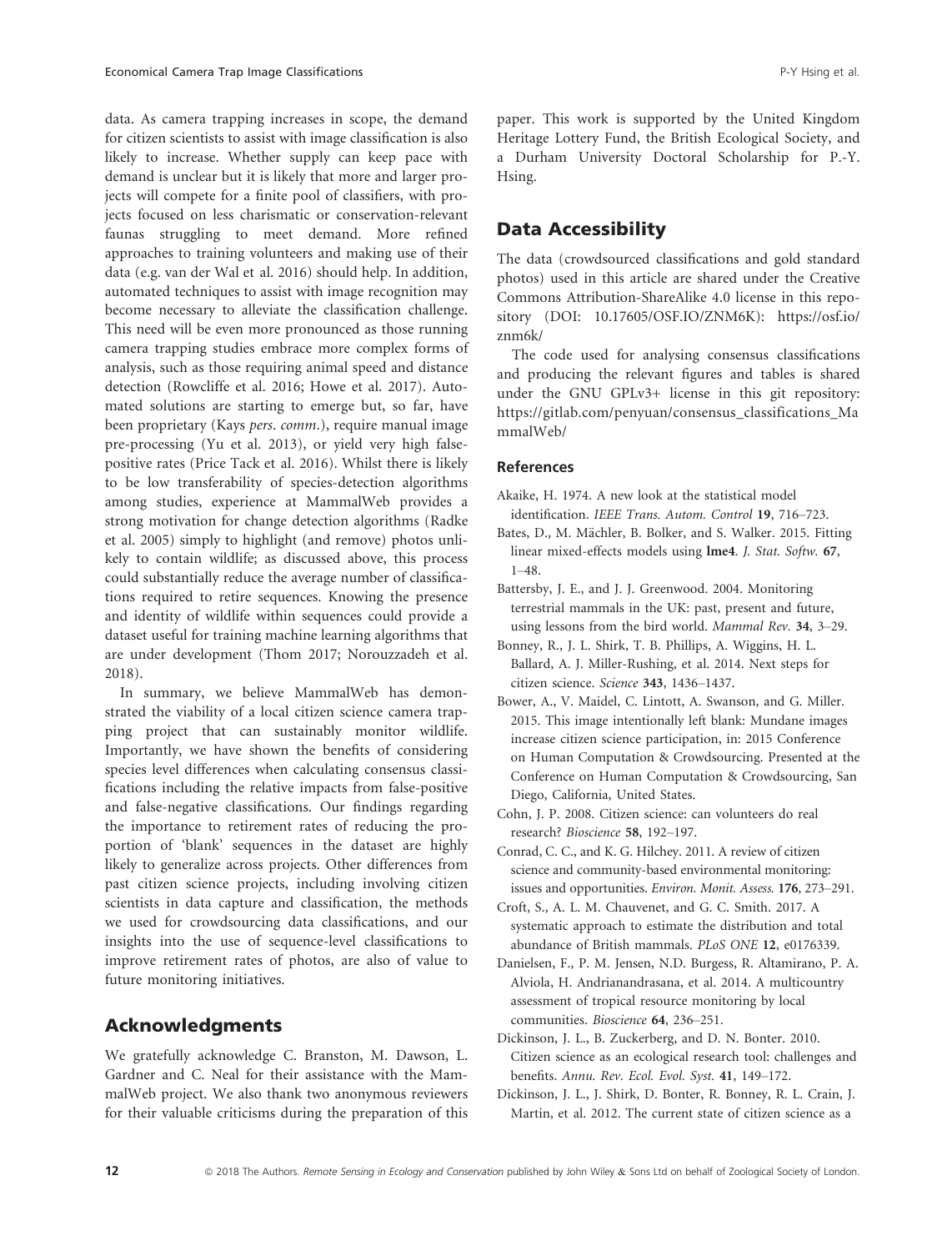tool for ecological research and public engagement. Front. Ecol. Environ. 10, 291–297.

Eveleigh, A., C. Jennett, A. Blandford, P. Brohan, and A. L. Cox. 2014. Designing for dabblers and deterring drop-outs in citizen science, in: Proceedings of the 32nd Annual ACM Conference on Human Factors in Computing Systems, CHI '14. Presented at the SIGCHI Conference on Human Factors in Computing Systems, ACM, New York, New York, USA, pp. 2985–2994.<https://doi.org/10.1145/2556288.2557262>

Everett, G., and H. Geoghegan. 2016. Initiating and continuing participation in citizen science for natural history. BMC Ecol. 16, 15–22.

Forrester, T. D., M. Baker, R. Costello, R. Kays, A. W. Parsons, and W. J. McShea. 2017. Creating advocates for mammal conservation through citizen science. Biol. Conserv. 208, 98–105.

Gaston, K. J., and R. A. Fuller. 2008. Commonness, population depletion and conservation biology. Trends Ecol. Evol. 23, 14–19.

Geider, R.J., E. H. Delucia, P.G. Falkowski, A. C. Finzi, J. P. Grime, J. Grace, et al. 2001. Primary productivity of planet earth: biological determinants and physical constraints in terrestrial and aquatic habitats. Glob. Change Biol. 7, 849– 882.

Goodchild, M. F. 2007. Citizens as sensors: the world of volunteered geography. GeoJournal 69, 211–221.

Greenwood, J. J. D. 2007. Citizens, science and bird conservation. J. Ornithol. 148, 77–124.

Grolemund, G., and H. Wickham. 2011. Dates and times made easy with lubridate. J. Stat. Softw. 40, 1–25.

Haklay, M. 2013. Citizen science and volunteered geographic information: overview and typology of participation. Pp. 105–122 in D. Sui, S. Elwood, M. Goodchild, eds. Crowdsourcing Geographic Knowledge. Springer, Netherlands.

Harris, S. J., D. Massimino, S. E. Newson, M. A. Eaton, J. H. Marchant, D. E. Balmer, et al. 2016. The breeding bird survey 2015 (No. 687). British Trust for Ornithology, Thetford, United Kingdom.

Hennon, C. C., K. R. Knapp, C. J. Schreck, S. E. Stevens, J. P. Kossin, P. W. Thorne, et al. 2014. Cyclone center: can citizen scientists improve tropical cyclone intensity records? Bull. Am. Meteorol. Soc. 96, 591–607.

Howe, E. J., S. T. Buckland, M.-L. Després-Einspenner, and H. S. Kühl. 2017. Distance sampling with camera traps. Methods Ecol. Evol. 8, 1558–1565.

Jennett, C., L. Kloetzer, D. Schneider, I. Iacovides, A. Cox, M. Gold, et al. 2016. Motivations, learning and creativity in online citizen science. J. Sci. Commun. 15, 1–23.

Kosmala, M., A. Wiggins, A. Swanson, and B. Simmons. 2016. Assessing data quality in citizen science. Front. Ecol. Environ. 14, 551–560.

Lorimer, J. 2007. Nonhuman Charisma. Environ. Plan. Soc. Space 25, 911–932.

Lukyanenko, R., J. Parsons, and Y. F. Wiersma. 2016. Emerging problems of data quality in citizen science. Conserv. Biol. 30, 447–449.

McShea, W. J., T. Forrester, R. Costello, Z. He, and R. Kays. 2015. Volunteer-run cameras as distributed sensors for macrosystem mammal research. Landsc. Ecol. 31, 55– 66.

Millard, S. P. 2013. EnvStats - An R package for environmental statistics, 2nd ed. Springer-Verlag, New York, New York.

Newman, G., A. Wiggins, A. Crall, E. Graham, S. Newman, and K. Crowston. 2012. The future of citizen science: emerging technologies and shifting paradigms. Front. Ecol. Environ. 10, 298–304.

Norouzzadeh, M. S., A. Nguyen, M. Kosmala, A. Swanson, M. S. Palmer, C. Packer, and J. Clune. 2018. Automatically identifying, counting, and describing wild animals in camera-trap images with deep learning. Proceedings of the National Academy of Sciences 201719367.

Price Tack, J. L., B. S. West, C. P. McGowan, S. S. Ditchkoff, S. J. Reeves, A. C. Keever, et al. 2016. AnimalFinder: a semiautomated system for animal detection in time-lapse camera trap images. Ecol. Inform. 36, 145–151.

R Core Team, 2017. R: A language and environment for statistical computing. R Foundation for Statistical Computing, Vienna, Austria.

Radke, R. J., S. Andra, O. Al-Kofahi, and B. Roysam. 2005. Image change detection algorithms: a systematic survey. Trans. Image Process. 14, 294–307.

Ratcliff, J. 2008. The transit of Venus enterprise in Victorian Britain. Pickering & Chatto, London, United Kingdom.

Rowcliffe, J. M., and C. Carbone. 2008. Surveys using camera traps: are we looking to a brighter future? Anim. Conserv. 11, 185–186.

Rowcliffe, J. M., P. A. Jansen, R. Kays, B. Kranstauber, and C. Carbone. 2016. Wildlife speed cameras: measuring animal travel speed and day range using camera traps. Remote Sens. Ecol. Conserv. 2, 84–94.

Sauermann, H., and C. Franzoni. 2015. Crowd science user contribution patterns and their implications. Proc. Natl Acad. Sci. <sup>201408907</sup>, [https://doi.org/10.1073/pnas.](https://doi.org/10.1073/pnas.1408907112) [1408907112.](https://doi.org/10.1073/pnas.1408907112)

Siddharthan, A., C. Lambin, A.-M. Robinson, N. Sharma, R. Comont, E. O'mahony, et al. 2016. Crowdsourcing without a crowd: reliable online species identification using Bayesian models to minimize crowd size. ACM Trans. Intell. Syst. Technol. 7, 1–20.

Silvertown, J., M. Harvey, R. Greenwood, M. Dodd, J. Rosewell, T. Rebelo, et al. 2015. Crowdsourcing the identification of organisms: a case-study of iSpot. ZooKeys 480, 125–146.

Simpson, R., K. R. Page, and D. De Roure. 2014. Zooniverse: Observing the world's largest citizen science platform, in: Proceedings of the 23rd International Conference on World Wide Web, WWW '14 Companion. ACM, New York, New